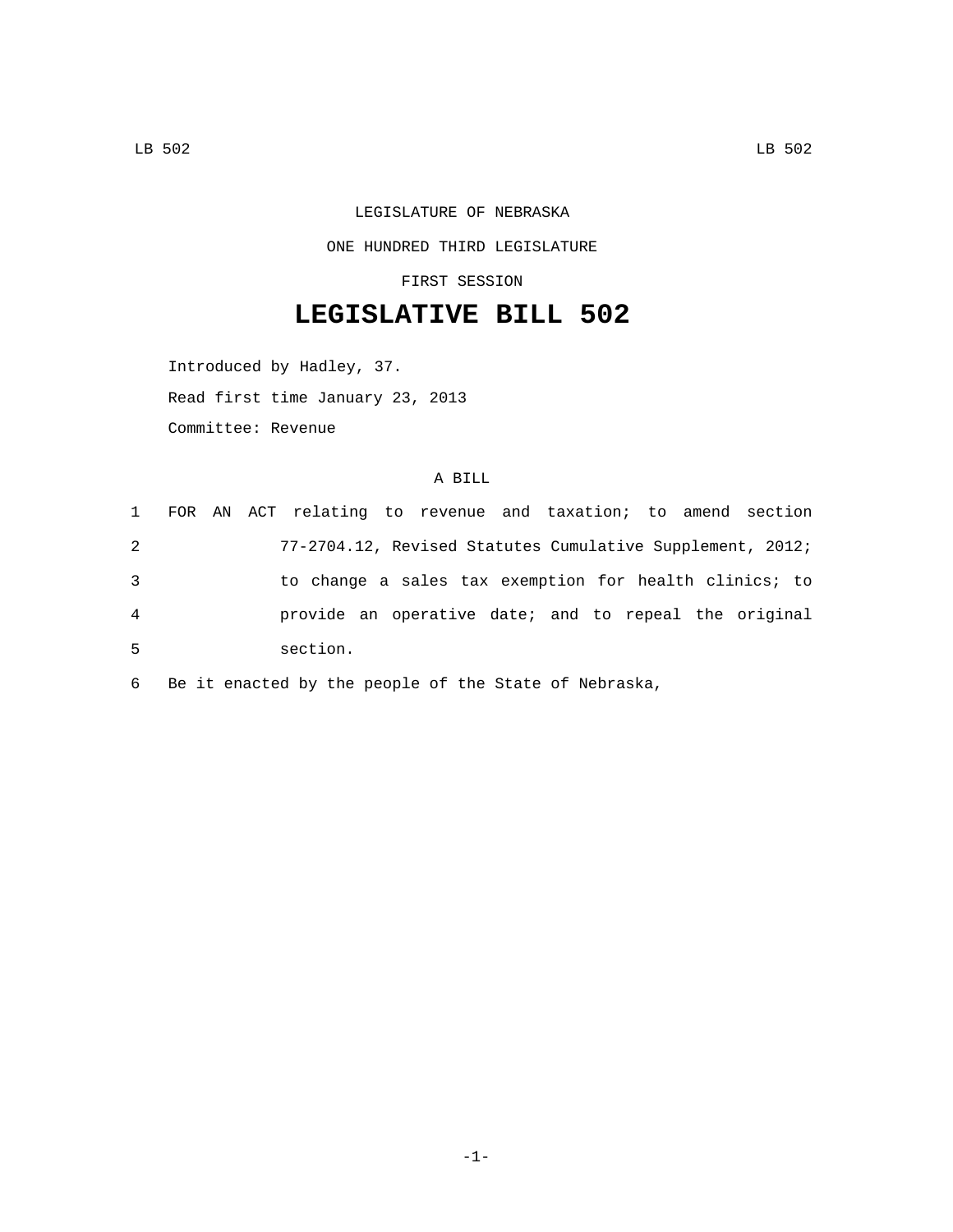Section 1. Section 77-2704.12, Revised Statutes 2 Cumulative Supplement, 2012, is amended to read:

 77-2704.12 (1) Sales and use taxes shall not be imposed on the gross receipts from the sale, lease, or rental of and the storage, use, or other consumption in this state of purchases by (a) any nonprofit organization created exclusively for religious purposes, (b) any nonprofit organization providing services exclusively to the blind, (c) any nonprofit private educational institution established under sections 79-1601 to 79-1607, (d) any regionally or nationally accredited, nonprofit, privately controlled college or university with its primary campus physically located in Nebraska, (e) any nonprofit (i) hospital, (ii) health clinic when one 13 two or more hospitals or the parent corporations of the hospitals own or control the health clinic for the purpose of reducing the cost of health services or when the health clinic receives federal funds through the United States Public Health Service for the purpose of serving populations that are medically underserved, (iii) skilled nursing facility, (iv) intermediate care facility, (v) assisted- living facility, (vi) intermediate care facility for the mentally retarded, (vii) nursing facility, (viii) home health agency, (ix) hospice or hospice service, (x) respite care service, or (xi) mental health center licensed under the Health Care Facility Licensure Act, (f) any nonprofit licensed child-caring agency, (g) any nonprofit licensed child placement agency, or (h) any nonprofit organization certified by the Department of Health and Human Services to provide

-2-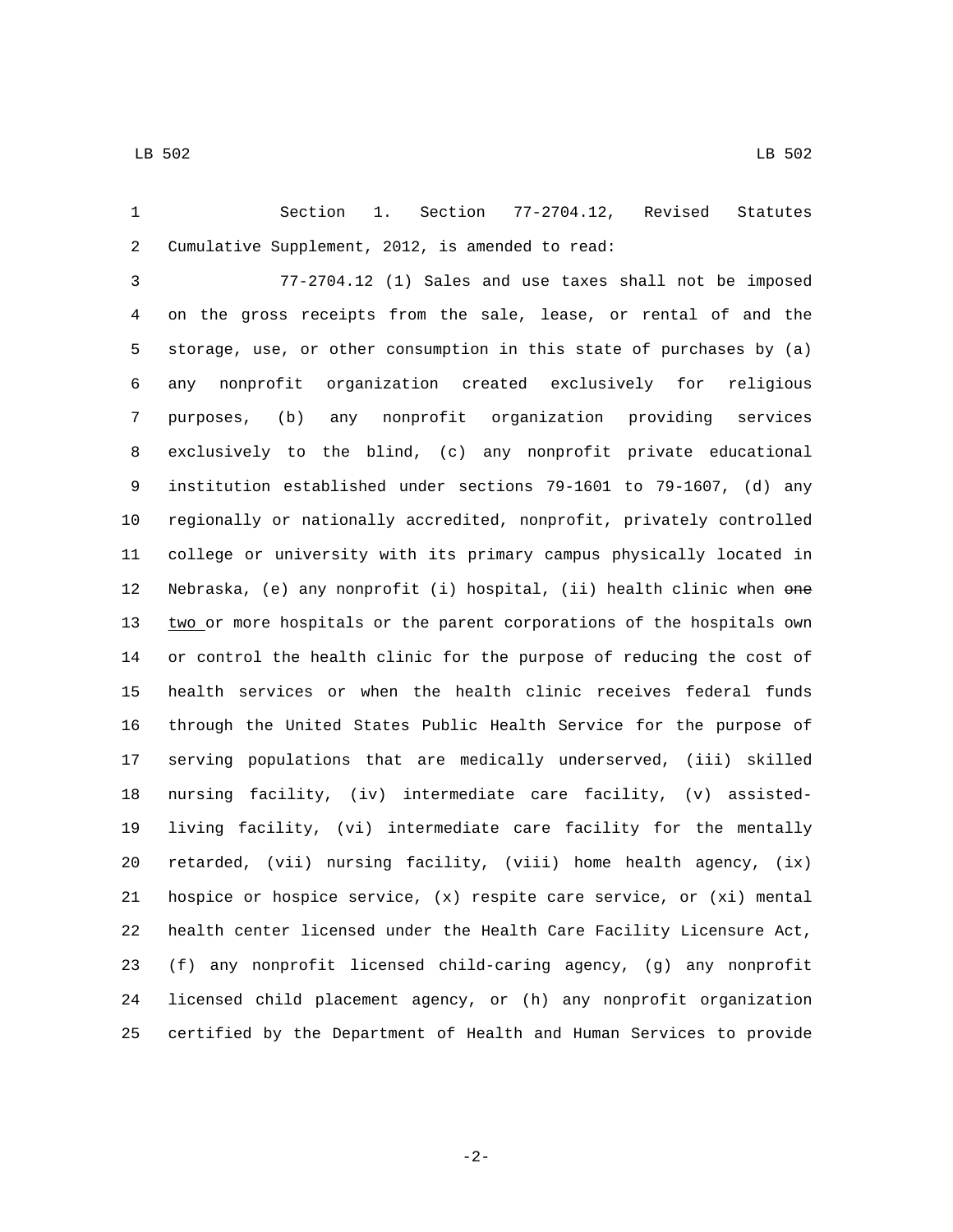community-based services for persons with developmental disabilities.

 (2) Any organization listed in subsection (1) of this section shall apply for an exemption on forms provided by the Tax Commissioner. The application shall be approved and a numbered certificate of exemption received by the applicant organization in 6 order to be exempt from the sales and use tax.

 (3) The appointment of purchasing agents shall be recognized for the purpose of altering the status of the construction contractor as the ultimate consumer of building materials which are physically annexed to the structure and which subsequently belong to the owner of the organization or institution. The appointment of purchasing agents shall be in writing and occur prior to having any building materials annexed to real estate in the construction, improvement, or repair. The contractor who has been appointed as a purchasing agent may apply for a refund of or use as a credit against a future use tax liability the tax paid on inventory items annexed to real estate in the construction, improvement, or repair of a project 18 for a licensed not-for-profit institution.

 (4) Any organization listed in subsection (1) of this section which enters into a contract of construction, improvement, or repair upon property annexed to real estate without first issuing a purchasing agent authorization to a contractor or repairperson prior to the building materials being annexed to real estate in the project may apply to the Tax Commissioner for a refund of any sales and use tax paid by the contractor or repairperson on the building materials

LB 502 LB 502

-3-